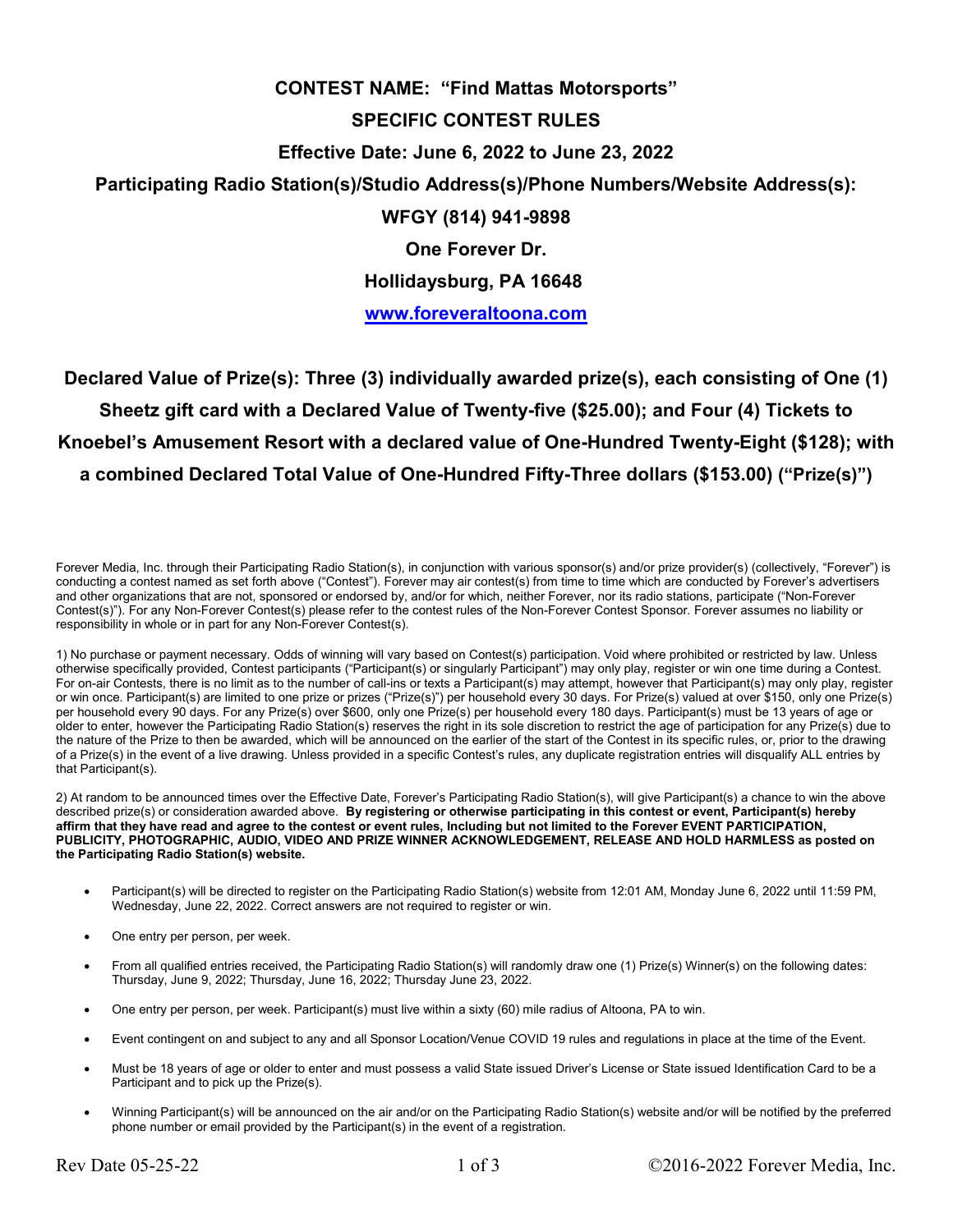- Winners are responsible for completing all required paperwork concerning the delivery of their Prize(s). Including but not limited to the Forever EVENT PARTICIPATION, PUBLICITY, PHOTOGRAPHIC, AUDIO, VIDEO AND PRIZE WINNER ACKNOWLEDGEMENT, RELEASE AND HOLD HARMLESS as posted on the Participating Radio Station(s) website. Prize(s) winners are responsible for any additional expenses beyond the specifics detailed such as transportation to and from the event and parking fees to the venue.
- Prize(s) may be time sensitive. Unless otherwise notified by the Participating Radio Station(s), winner(s) must pick up their Prize(s) on the earlier of: (i) noon two (2) business days prior to the date of a time specific contest, concert, or event, or (ii) thirty (30) days from the Prize(s) award. Proper photo ID will be required to pick up a Prize(s) at the Participating Radio Station(s) or, in the event that a specific Prize(s) must be picked up at a venue will call window, proper Photo ID for that Winner will be required. Winners are hereby advised and acknowledge that Event admission Prize(s) may be issued by the Prize(s) Event Venue in e-ticket or other electronic delivery form, which would require Winners to supply a valid email address to Forever in advance. Winners are responsible for notifying Forever of their receipt of any electronic tickets and agrees to hold Forever harmless from and any all claims regarding the electronic transmittal of any Venue electronic ticket failure or discrepancy.
- If any concert or event is cancelled, no other Prize(s) will be substituted.
- Prize(s) encompassing Restaurant gift certificate(s) have no cash value and may have redemption restrictions such as not being redeemable for purchase of alcohol and/or the gratuity. All restaurant gift certificates Prize(s) Winners are responsible for confirming with the particular restaurant gift certificate venue regarding any restrictions prior to use.
- Winners are responsible for completing all required paperwork concerning the delivery of their Prize(s). Any Forever Contest(s) winner who during the course of a calendar year wins more than \$600 in prizes in the aggregate from Forever and/or a participating Vendor or Sponsor for those Contest(s) will receive an IRS Form 1099 from Forever, or as otherwise specifically provided in the rules for that Contest.
- **Prize(s) that might include either a specific or random prize that includes the award of event tickets to a concert venue or other event ("Event") may have varying de minimus declared values that exceed the \$200 Declared Value of Prize(s). In addition, this type of Event may also include a meet and greet and/or backstage pass and/or VIP opportunity on a case-by-case basis. If a meet and greet, backstage pass opportunity is available for a particular Event it will be announced in advance of that Event, and the value of the meet and greet and/or backstage pass will be declared at 150% of the base floor premium seat and included as an add on to the per ticket value ("Prize(s)").**
- All Contest Participant(s) are also advised that any Prize(s) for a particular Forever Contest may be supplied by a Record Label, Event Promoter, or other type Sponsor ("Prize(s) Provider"). In such case where the Prize(s) Provider is not a traditional over the air advertiser, the Participating Radio Stations will advise such over the air, during the contest at random times.
- The Forever Participating Radio Station(s) may from time to time work in conjunction with artists, concert promoters and various venues throughout our listening area to provide contestants the opportunity to win tickets and sometimes meet performers or personalities backstage and/or communicate with the performers or personalities via internet or social media as part of a contest or promotion. In such case, the Participating Radio Station(s) will be notified not later than 24 hours prior to the event where possible. This opportunity is at all times subject to the sole discretion of the performer and the controlling venue or the Participating Radio Station(s) and subject to change at any time. With this in mind, there may be situations where the Forever Participating Radio Station(s) and the promoter and/or the venue cannot be held liable for, including but not limited to: changes to the time, place, method, procedure, acts of god, technical or logistical difficulties or cancellation of the event and or applicable interface with the performer or personality interface sessions at any time. In all cases of performer or personality interface, Winner(s) are responsible for arriving or being available for the interface at the predetermined time and may not be intoxicated or under the influence of any substance, Winners that miss the predetermined time or are visibly impaired or act in appropriately as, determined in the sole discretion of the performer, and/or personality, and/or any Forever Media employee and/or artist management at their sole discretion, will forfeit their ability to interface with the artist or performer and will not be awarded any prize substitution or other compensation of any kind.
- Prize(s) may not be exchanged and have no cash value.

3) Any questions or comments regarding the operation of the Contest must be made in writing to Participating Radio Station(s) Operations Director at the Studio Address.

4) All Contest Rules are subject to change at the sole discretion of the Participating Radio Station(s) at their sole discretion. Forever retains the right to cancel this Contest for any reason at any time.

5) A copy of the official rules governing this Contest as well as Forever's General Contest Rules are available at the Participating Studio Address and on the Participating Radio Station(s) website address(s). Copies of the rules can be requested by sending a self-addressed stamped envelope to the Studio Address.

The above Specific Contest Rules are to be applied in conjunction with the General Contest Rules in effect by Forever at the time of a Specific Contest and may be amended, supplemented, modified in all or part for a specific radio station or station(s) Events/Contests/Activities from time to time by Forever in its sole discretion. Forever at all times reserves the right to amend/supplement and/or modify these Specific Contest Rules with specific rules which shall be made